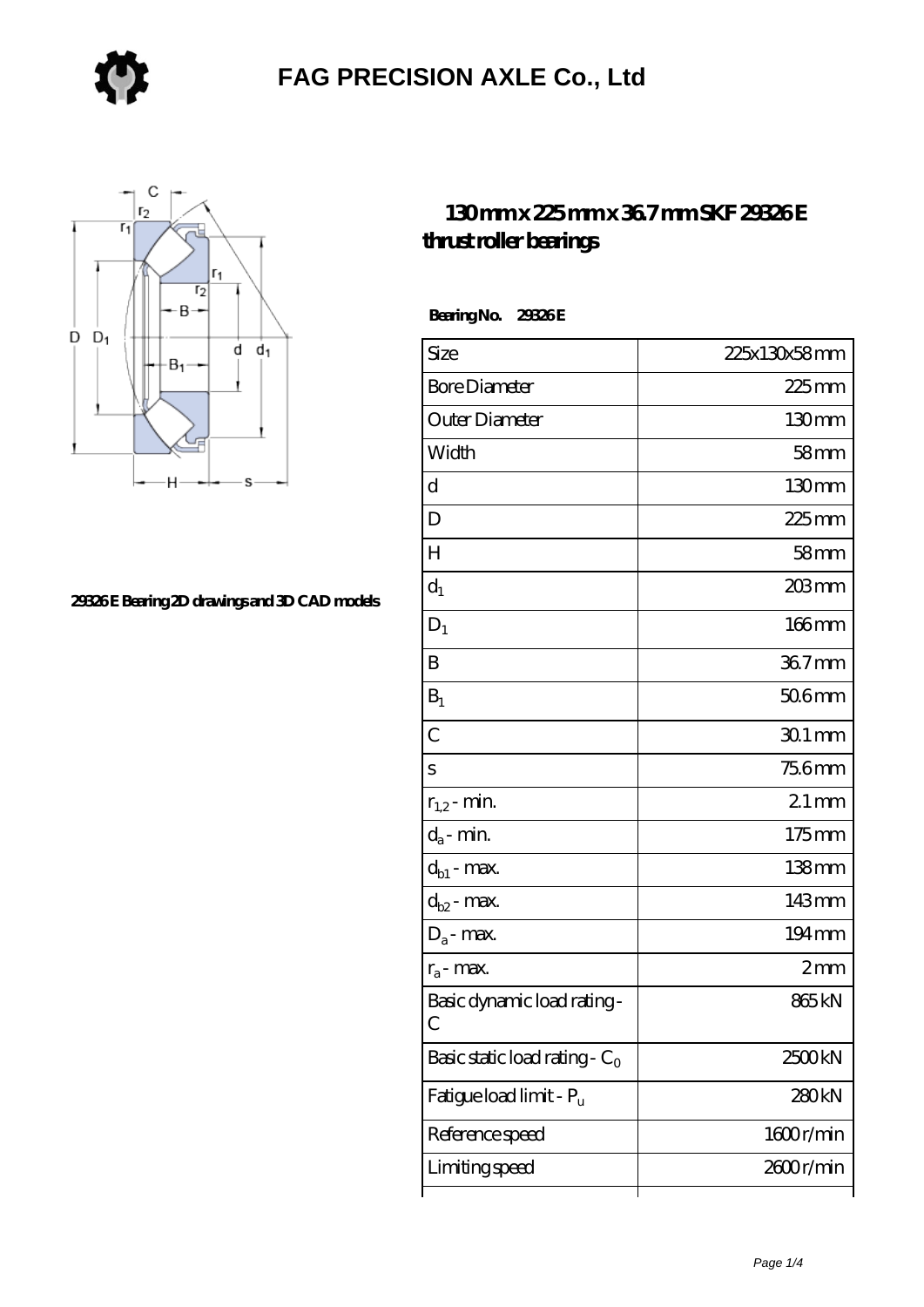

| Factor min. axial load - A | 0.59                                                                                                                                                                                                                        |
|----------------------------|-----------------------------------------------------------------------------------------------------------------------------------------------------------------------------------------------------------------------------|
| Category                   | Thrust Roller Bearing                                                                                                                                                                                                       |
| Inventory                  | 0 <sup>0</sup>                                                                                                                                                                                                              |
| Manufacturer Name          | <b>SKF</b>                                                                                                                                                                                                                  |
| Minimum Buy Quantity       | N/A                                                                                                                                                                                                                         |
| Weight /Kilogram           | 9.01                                                                                                                                                                                                                        |
| Product Group              | BO4311                                                                                                                                                                                                                      |
| Rolling Element            | Spherical Roller Bearing                                                                                                                                                                                                    |
| Self Aligning              | Yes                                                                                                                                                                                                                         |
| Component Description      | Roller Assembly plus<br>Raceways                                                                                                                                                                                            |
| Thrust Bearing             | Yes                                                                                                                                                                                                                         |
| Single or Double Direction | Single Direction                                                                                                                                                                                                            |
| <b>Banded</b>              | No                                                                                                                                                                                                                          |
| Cage Material              | Steel                                                                                                                                                                                                                       |
| Precision Class            | ABEC 1   ISO PO                                                                                                                                                                                                             |
| <b>Other Features</b>      | Single Row   Window Type<br>Cage                                                                                                                                                                                            |
| Long Description           | 130MM Bore 1; 165.5MM<br>Bore 2, 225MM Outside<br>Diameter; 58MM Height;<br>Spherical Roller Bearing<br>Single Direction; Self<br>Aligning, Not Banded; Steel<br>Cage; ABEC 1   ISO PO,<br>Roller Assembly plus<br>Raceways |
| Inch - Metric              | Metric                                                                                                                                                                                                                      |
| Category                   | Thrust Roller Bearings                                                                                                                                                                                                      |
| <b>UNSPSC</b>              | 31171507                                                                                                                                                                                                                    |
| Harmonized Tariff Code     | 8482300040                                                                                                                                                                                                                  |
| Noun                       | Bearing                                                                                                                                                                                                                     |
| Keyword 3                  | Spherical                                                                                                                                                                                                                   |
| Keyword String             | Thrust Roller Spherical                                                                                                                                                                                                     |
| Manufacturer URL           | http://www.skf.com                                                                                                                                                                                                          |
|                            |                                                                                                                                                                                                                             |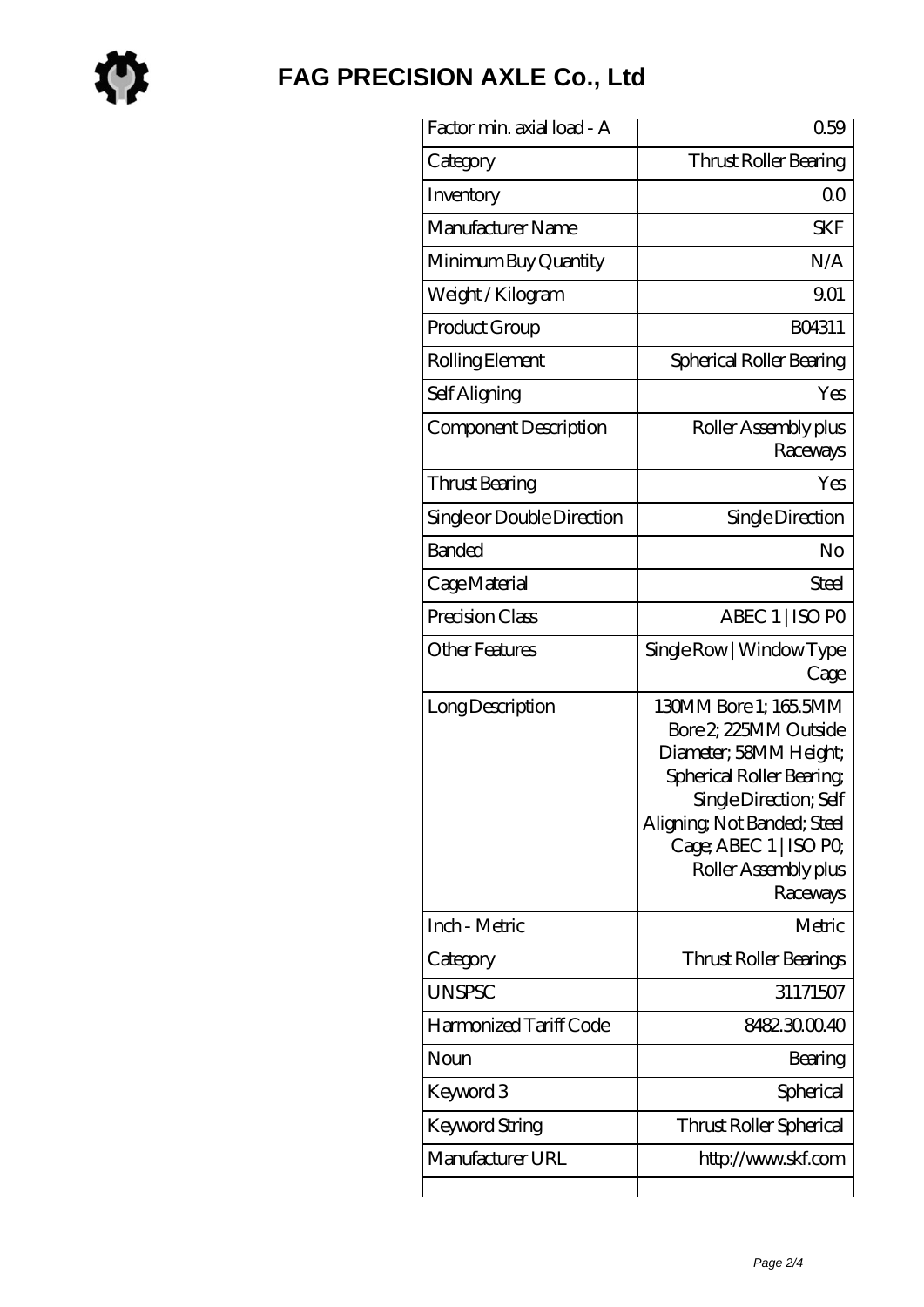

| Manufacturer Item Number               | 29326E                        |
|----------------------------------------|-------------------------------|
| Weight/LBS                             | 19.842                        |
| Bore 2                                 | 6516Inch   1655<br>Millimeter |
| Outside Diameter                       | 8858Inch   225 Millimeter     |
| Overall Height with<br>Aligning Washer | OInch   OMillimeter           |
| Bore 1                                 | 5.118Inch   130Millimeter     |
| Height                                 | 2.283Inch   58Millimeter      |
| bore diameter:                         | 130mm                         |
| operating temperature<br>range:        | Maximum of +392° F            |
| outside diameter:                      | $225$ mm                      |
| maximum rpm:                           | 2600RPM                       |
| overall width:                         | 58 <sub>mm</sub>              |
| separable type:                        | Non-Separable                 |
| cage material:                         | Steel                         |
| fillet radius                          | 2mm                           |
| static load capacity:                  | 2500kN                        |
| series:                                | 293                           |
| dynamic load capacity:                 | 865 <sub>kN</sub>             |
| $d_1$                                  | 203 mm                        |
| $D_1$                                  | 166mm                         |
| $B_1$                                  | 506mm                         |
| $r_{1,2}$ min.                         | $21$ mm                       |
| $d_a$ min.                             | 175mm                         |
| d <sub>b1</sub> max.                   | $138$ mm                      |
| $d_{b2}$ max.                          | 143mm                         |
| $D_a$ max.                             | $194 \,\mathrm{mm}$           |
| $r_a$ max.                             | 2mm                           |
| Basic dynamic load rating C            | 865 <sub>kN</sub>             |
| Basic static load rating $C_0$         | 2500kN                        |
| Fatigue load limit P <sub>u</sub>      | 280kN                         |
|                                        |                               |